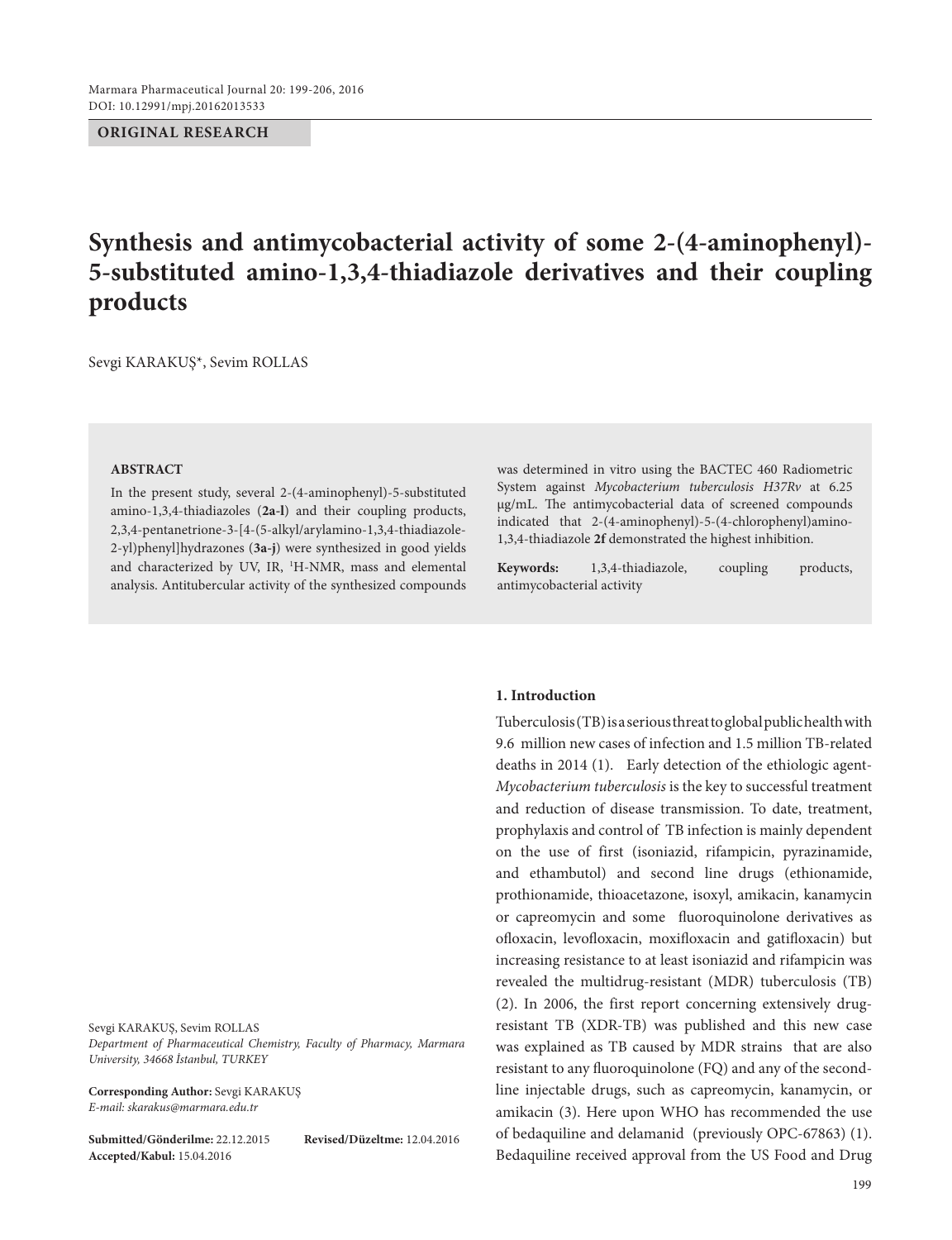Administration in December 2012 and delamanid received approval from the European Medicines Agency and Japan's Pharmaceuticals Medical Devices Agency in 2014 (4).

All these mentioned drugs that have been already approved for TB theraphy are composed of diverse chemical entities and mechanisms of actions. Since last decade, the researchers have developed several compound series originated from target-based screening efforts as nitroimidazopyrans (PA-824), oxazolidinones (linezolid, sutezolid, posizolid), 1,2-ethylenediamine-based compound-SQ109, benzothiazinones (BTZ038, PBTZ169), Imidazopyridine amides (Q203) (5, 6). In addition to the mentioned chemical entities, compounds with 1,3,4-thiadiazole structure are also the subjects of efforts to identify new anti TB drugs and they are being investigated in significant number of works (7-9). Some representatives of 1,3,4-thiadiazole compounds with promising antituberculosis activity were shown in Figure 1.



MIC: 0.8 μg/mL (lit. 9)

Figure 1. Some representative 1,3,4-thiadiazoles with promising activity against *Mycobacterium tuberculosis H37Rv.*

In the light of encouraging literature data; we synthesized novel 1,3,4-thiadiazole compounds and evaluated them for their anti-TB activity against *Mycobacterium tuberculosis H37Rv.*

#### **2. Chemistry**

In the first part of our research, benzoyl chloride and ethyl 4-aminobenzoate were reacted according to the literatüre (10). The obtained product was refluxed with hydrazine hydrate to prepare 4-(benzoylamino) benzoylhydrazine. 1-[4-(Benzoylamino)benzoyl]-4 alkyl-/ arylthio-semicarbazides **(1a-l)** were then gained by condensing methyl, ethyl, propyl, cyclohexyl, phenyl, benzyl, 4-fluorophenyl, 4-chlorophenyl, 2-methylphenyl, 4-methylphenyl, 4-methoxyphenyl and 4-nitrophenyl isothiocyanates to 4-(benzoylamino)benzoylhydrazine (11). From **1a-l,** 2-(aminophenyl)-5-alkyl/arylamino-1,3,4-thiadiazoles **(2a-l)** were synthesized by acid catalyzed cyclization. In the second part, 2,3,4-pentanetrione-3-[4-(5 alkyl/arylamino-1,3,4-thiadiazole-2-yl)phenyl]hydrazones **(3a-j)** were obtained through the coupling reaction of acetylacetone and the diazonium salts of aromatic primary amines **(2a-l)** (12). The synthetic route to **2a-l** and **3a-j** is presented in Scheme 1.

Compounds **2a-f,** had been described previously by Rollas (13) and Özger (14). The researchers have obtained these compounds at the end of a six steps reaction procedure by reducing 2-substituted amino-5-[p-(1'-phenyl-3',5' dimethyl-4'-(1*H*)-pyrazolylazo)phenyl]-1,3,4-thiadiazoles with hydrazine hydrate without catalyst in ethanolic medium. On the other hand; we have achieved compounds **2a-l** by employing a short and economical reaction procedure comprising of four steps. According to our new reaction procedure; 1-[4-(benzoylamino)benzoyl]-4-alkyl-/ arylthiosemicarbazides (1a-l) were heated in 50%  $\mathrm{H}_{2}\mathrm{SO}_{4}$ solution at 110-150 °C.

The purity of the synthesized compounds was determined by HPLC. The structures of the synthesized **2g-l** and **3a-j** were confirmed using UV, IR, <sup>1</sup>H-NMR and MS spectral data besides elemental analysis.



**Scheme 1.** Synthetic route to the compounds **2a-l** and **3a-j**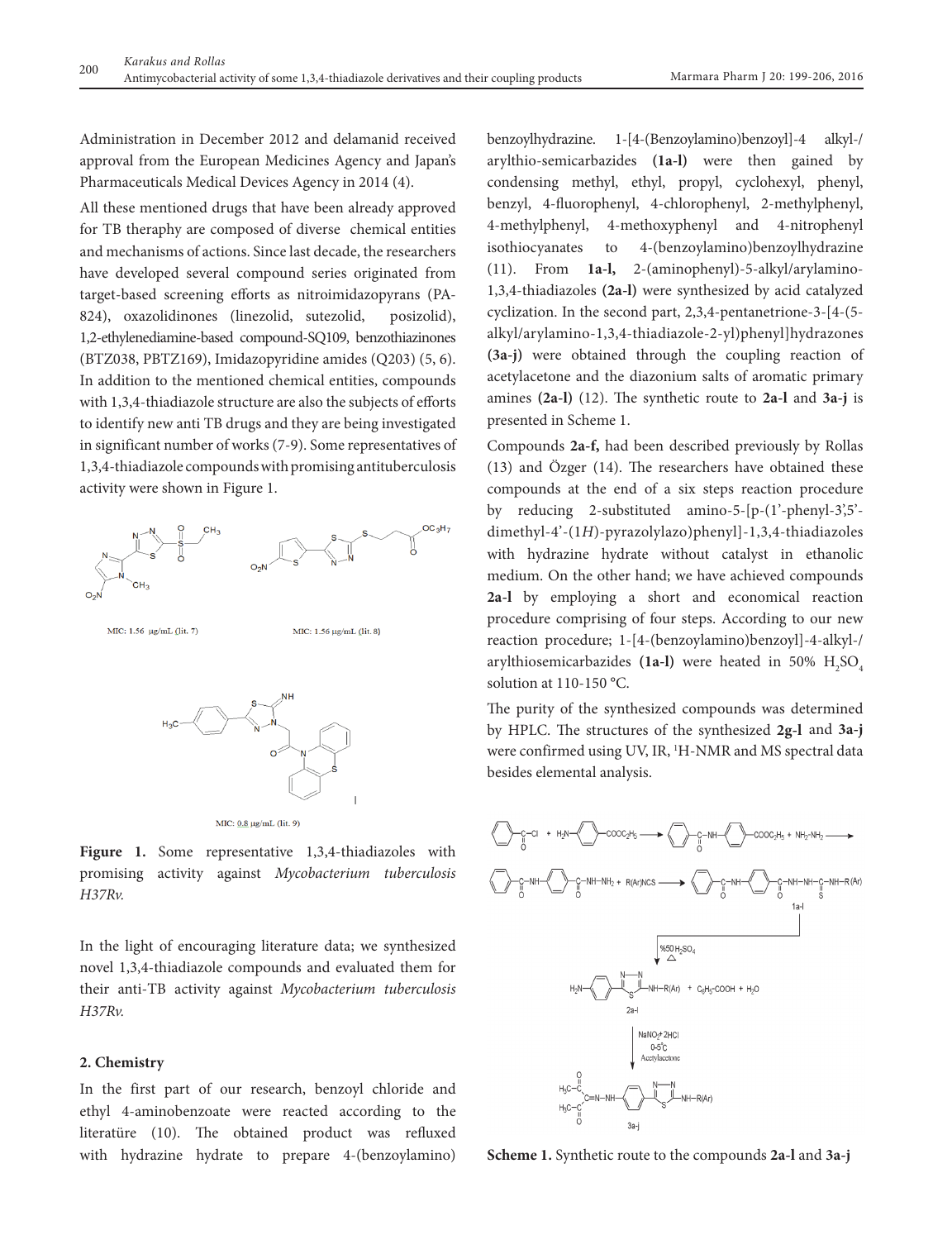## **3. In vitro evaluation of antimycobacterial activity against**  *M. tuberculosis H37Rv*

Primary screen was conducted at 6.25 µg/mL against *M*. *tuberculosis* H37Rv in BACTEC 12B medium using the BACTEC 460 radiometric system (15, 16). Compounds denoting < 90% inhibition in the primary screen ( MIC > 6.25 µg/mL ) are not considered for further evaluation. Compounds demonstrating at least 90% inhibition in the primary screen are re-tested at lower concentrations (MIC) in a broth microdilution assay alamar Blue. The MIC is defined as the lowest concentration inhibiting 99% of the inoculum.

BACTEC radiometric method of susceptibility testing. Inocula for susceptibility testing were either from a positive BACTEC isolation vial with a growth index (GI) of 500 or more, or a suspension of organisms isolated earlier on a conventional medium. The culture was mixed with a syringe and 0.1 ml of a positive BACTEC culture was added to each of the vials containing the test drugs. The drug vials contained rifampin (0.25 µg/mL). A control vial was inoculated with a 1:100 dilution of the culture. A suspension equivalent to a Mc Farland no. 1 standart was prepared in the same manner as a BACTEC positive vial, when growth from a solid medium was used.

Each vial was tested immediately on a BACTEC instrument to provide CO<sub>2</sub> in the headspace. The vials were incubated at 37 o C and tested daily with a BACTEC instrument. When the GI in the control reads at least 30, the increase in GI ( $\Delta$ GI) from the previous day in the control was compared with that in the drug vial. The following formula was used to interpret results:

> $\Delta$ GI control >  $\Delta$ GI drug = susceptible  $\Delta G I$  control <  $\Delta G I$  drug = resistant

If a clear susceptibility pattern (the difference of  $\Delta G I$  of control and the drug bottle) was not seen at the time the control GI is 30 the vials read for 1 or 2 additional days to establish a definite pattern of  $\Delta G$ I differences.

## **4. Results and discussion**

A series of 2-(4-aminophenyl)-(5-substituted amino)- 1,3,4-thiadiazoles **(2a-l)** and their coupling products **(3a-j)** have been synthesized and their antitubercular activity was determined *in vitro* using the BACTEC 460 Radiometric System against *M. tuberculosis* H37Rv at 6.25 µg/mL.

The structures of the synthesized compounds were determined on the basis of spectral data analysis; such as UV, IR, 1 H-NMR and MS.

Investigations on IR spectra of compounds **2a-l** revealed that

there were no bands characterising amide moiety but bands at 3483 - 3401 cm<sup>-1</sup> and 3401 - 3282 cm<sup>-1</sup> could be dedicated to asymmetric and symmetric stretching vibrations of primary aromatic amine respectively.

According to the 1 H-NMR spectra of the compounds **2a-l**; the singlet signals between 3.10- 5.83 ppm possessing the integration of 2H were attributed to primary aromatic amine. The N-H protons of secondary amine were determined between 8.16-13.84 ppm as singlet with the integration of 1H (16- 18).

The IR spectra of compounds **3a-j** exhibited hydrazone  $(-NH-N=C<)$  group at 3201-3166 cm<sup>-1</sup> and carbonyl groups of acetyl moiety >C=O bands at the 1689-1666 cm<sup>-1</sup> ve 1655-1625 cm-1 (20). The absorption bands of other functional groups also appeared in the expected regions.

1 H-NMR spectra of the cyclization products **3a-j** displayed the resonances of hydrazone N–H at 13.02-14.75 ppm and methyl protons at 2.41-2.54 ve 2.52-2.64 ppm except for compounds **3e** and **3g**. Methyl protons of compounds **3e** and **3g** were determined as singlets at 2.57 ppm and 2.52 ppm possesing integration equivalent to 6H respectively (21).

EI-MS spectra of **2a-l** showed molecular ion (M+) peaks which confirmed their molecular weights. In the EI-MS spectra of compounds **3a-j** (except for compound **3f**) detected molecular ions (M+) peaks confirmed their molecular weights. The common fragmentation pathway of these compounds was existed by the cleavage between nitrogen atoms of hydrazone moiety (12, 22). CI-MS spectrum of compound **3f** revealed nearly the same cleavage pathways as compounds **3a-j.** Fragmentation patterns of thiadiazole ring were found in accordance with the literatüre (11, 18).



**Scheme 2.** Proposed mass fragmentation pathways of compounds **3a-j.**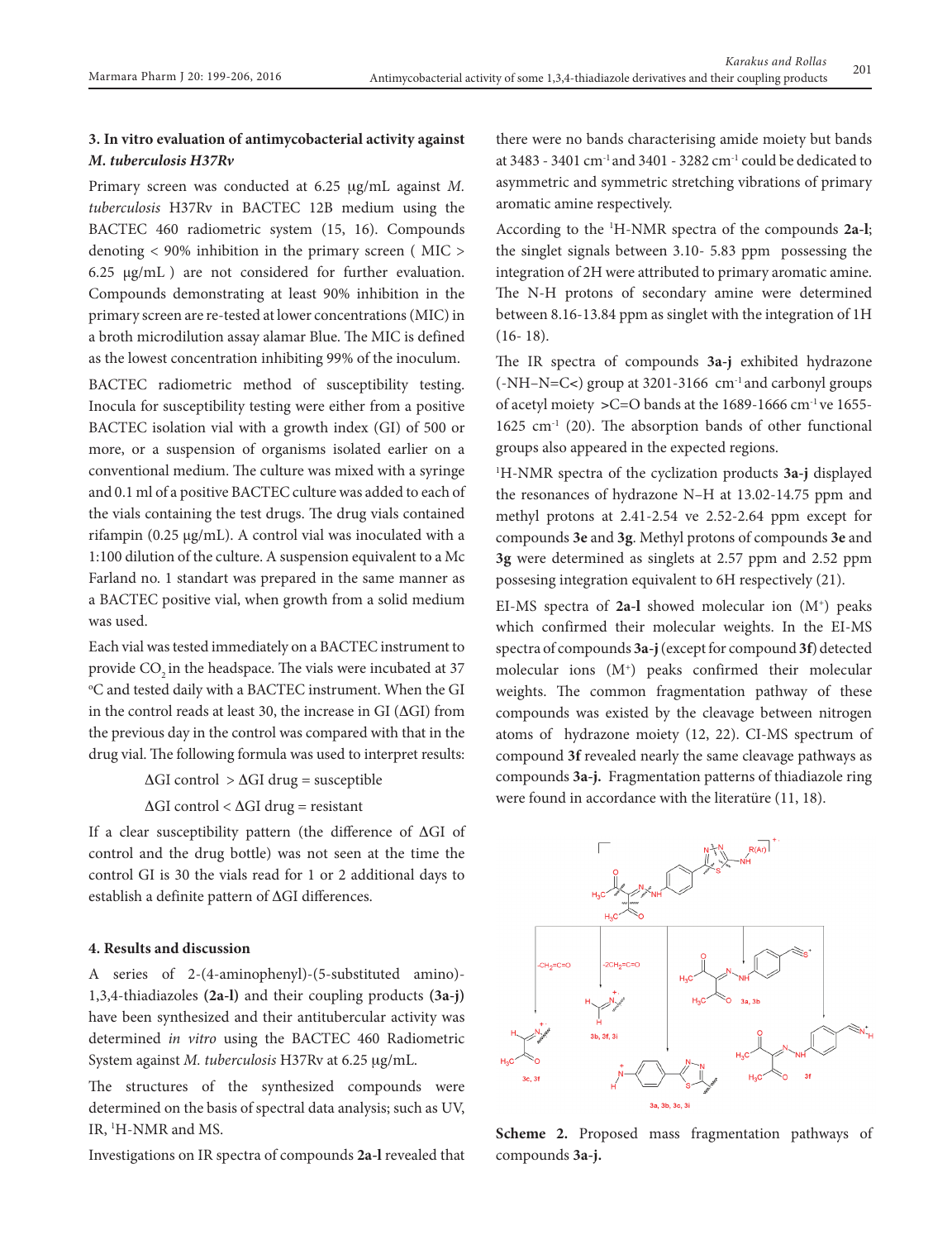The synthesized compounds **2a-l** and **3a-j** were tested for antimycobacterial activity against *Mycobacterium tuberculosis* H37Rv. As provided in antituberculosis data which was reported in Table 1, among the 2-(4-aminophenyl)-5 alkyl/arylamino-1,3,4-thiadiazole series **2a-l**, the 4-chloro substituted compound **2f** showed the highest inhibition. The 4-nitro substituted compound **2l** showed 37% inhibition. The benzyl substituted compound **2g** was as active as compound **2l**. The methyl and ethyl substituted compounds **2a** and **2b** also exhibited inhibition however the propyl substituted compound **2c** did not show any inhibition. The 2-methyl- substituted compound **2i** displayed no inhibition, either. The 4-methyl-substituted compound **2j** showed 22% inhibition.

The highest inhibition in the hydrazone series **3a-j** was observed for derivatives bearing an alkyl group at the 5th- position of the thiadiazole ring. Longer alkyl chains caused a decrease in inhibition. Compounds **3a-c** bearing methyl, ethyl, propyl groups respectively showed higher inhibition than their corresponding amine derivatives **2a-c**. Compounds **3d** and **3f** bearing cyclohexyl, 4-chlorophenyl groups respectively showed lower inhibition than their corresponding amine derivatives **2d** and **2f**.

**Table 1.** Primary antitubercular activity screening results of **2a-l** and **3a-j**

| Compounds      | R(Ar)                             | MIC (ug/mL) | Inhibition<br>(% ) |
|----------------|-----------------------------------|-------------|--------------------|
| 2a             | CH <sub>3</sub>                   | >6.25       | 29                 |
| 2 <sub>b</sub> | $C_2H_5$                          | >6.25       | 34                 |
| 2c             | $C_3H_7$                          | >6.25       | $\theta$           |
| 2d             | $C_{6}H_{11}$                     | >6.25       | 41                 |
| 2e             | $C_{\epsilon}H_{\epsilon}$        | >6.25       | 16                 |
| 2f             | $C_{\epsilon}H_{\epsilon}$ -Cl(4) | >6.25       | 57                 |
| 2g             | $CH2-C6H5$                        | >6.25       | 37                 |
| 2 <sub>h</sub> | $C_6H_5-F(4)$                     | >6.25       | 3                  |
| 2i             | $C_6H_5$ -CH <sub>3</sub> (2)     | >6.25       | $\theta$           |
| 2j             | $C_6H_5$ -CH <sub>3</sub> (4)     | >6.25       | 22                 |
| 2k             | $C6H5$ -OCH <sub>3</sub> (4)      | >6.25       | 7                  |
| 21             | $C6H5-NO2(4)$                     | >6.25       | 37                 |
| 3a             | CH <sub>3</sub>                   | >6.25       | 46                 |
| 3b             | $C_2H_5$                          | >6.25       | 39                 |
| 3c             | $C_3H_7$                          | >6.25       | 36                 |
| 3d             | $C_6H_{11}$                       | >6.25       | 11                 |
| 3e             | $C_{\epsilon}H_{\epsilon}$        | >6.25       | $\theta$           |
| 3f             | $C_{\epsilon}H_{\epsilon}$ -Cl(4) | >6.25       | 15                 |
| 3g             | $CH2-C6H5$                        | >6.25       | $\theta$           |
| 3h             | $C_6H_5-F(4)$                     | >6.25       | $\theta$           |
| 3i             | $C_6H_5$ -CH <sub>3</sub> (2)     | >6.25       | 5                  |
| 3j             | $C6H5$ -CH <sub>3</sub> (4)       | >6.25       | $\theta$           |
| Rifampicin     |                                   | 0.25        | 98                 |

#### **5. Experimental**

Acetylacetone, benzocaine and hydrazine hydrate were purchased from Merck. All other chemicals were purchased from Fluka. Melting points were determined by using a Büchi-530 melting point apparatus (open capilleries) and were uncorrected. UV spectra were determined on a Shimadzu UV 2100 S spectrophotometer. IR spectra were run on a Perkin Elmer 1600 spectrophotometer as KBr pellets. 1 H-NMR spectra were obtained on a Bruker DP X-400 spectrometer at MHz using TMS as the internal reference. Mass spectra were determined at 70 eV on a VG Zabspec Double Focussing Magnetic Sector spectrometer.

HPLC apparatus and conditions: All measurements were performed by HPLC apparatus consisting of a Waters Model 600 pump, a Waters Model 481 UV dedector and a Rheodyne Model 7725 injector. An integrator (Unicam 4880 Chromatography Data Handling System) was used for data collection. A reversed-phase  $\mu$ -Bondapak C<sub>18</sub> column (150 mm x 3.9 mm ID; Waters Assoc. Milford, MA, USA) was used for the analysis. The mobile phase consisted of acetonitrilewater (60:40, v/v). The solvent flow-rate was 0.6 mL/min. The mobile phase was degassed in an ultrasonic bath (Bransonic 221) prior to use. The UV detector was set at 254 nm.

# *5.1. General procedure for the preparation of 1-[4-(benzoylamino)benzoyl]-4-alkyl-/arylthiosemicarbazides (1a-l)*

Compound 4-(benzoylamino)benzoylhydrazine was heated with substituted isothiocyanates under reflux for 2h in ethanol. The crude product was filtered and crystallized from ethanol (11).

## *5.2. General procedure for the preparation of 2-(4-aminophenyl)- 5-alkyl/arylamino-1,3,4-thiadiazoles (2g-l)*

To 0.006 mol of 1a-l, 50%  $\rm H_2SO_4$  (15 mL) was added and the mixture and was refluxed for 5h at  $110-150$  °C. It was cooled and neutralized with 2N NaOH. The precipitate was filtered, washed with water and recrystallized from ethanol (11).

*5.2.1. 2-(4-Aminophenyl)-5-benzylamino-1,3,4-thiadiazole (2g)* M.p. 225 °C, yield 58%, HPLC  $t_R$  (min): 2.98; UV (EtOH,  $\lambda_{\text{max}}$ ): 326 (ε 25470), 204 (ε 29875) ; IR (KBr): 3425, 3307, 3248, 3095, 1631, 1602, 1555, 1467, 1331, 826, 738 cm-1; <sup>1</sup>H-NMR (DMSO-d<sub>6</sub>, 400 MHz, δ): 4.48 (2H, s, -CH<sub>2</sub>-), 5.58 (2H, s, -NH<sub>2</sub>), 6.58 (2H, d, *J: 8.5 Hz* protons in ortho position of aromatic primary amine), 7.18-7.40 (7H, m, Ar-H), 8.16 (1H, s, -NH); MS (EI) m/z 282 (M+), 267, 257, 136, 135, 118, 91, 77, 65, 63. Anal.calc. for C<sub>15</sub>H<sub>14</sub>N<sub>4</sub>S (282.26): C, 63.80; H, 5.00; N, 19.84; S, 11.36 %. Found C, 63.95; H, 5.51; N, 18.80; S, 11.63%.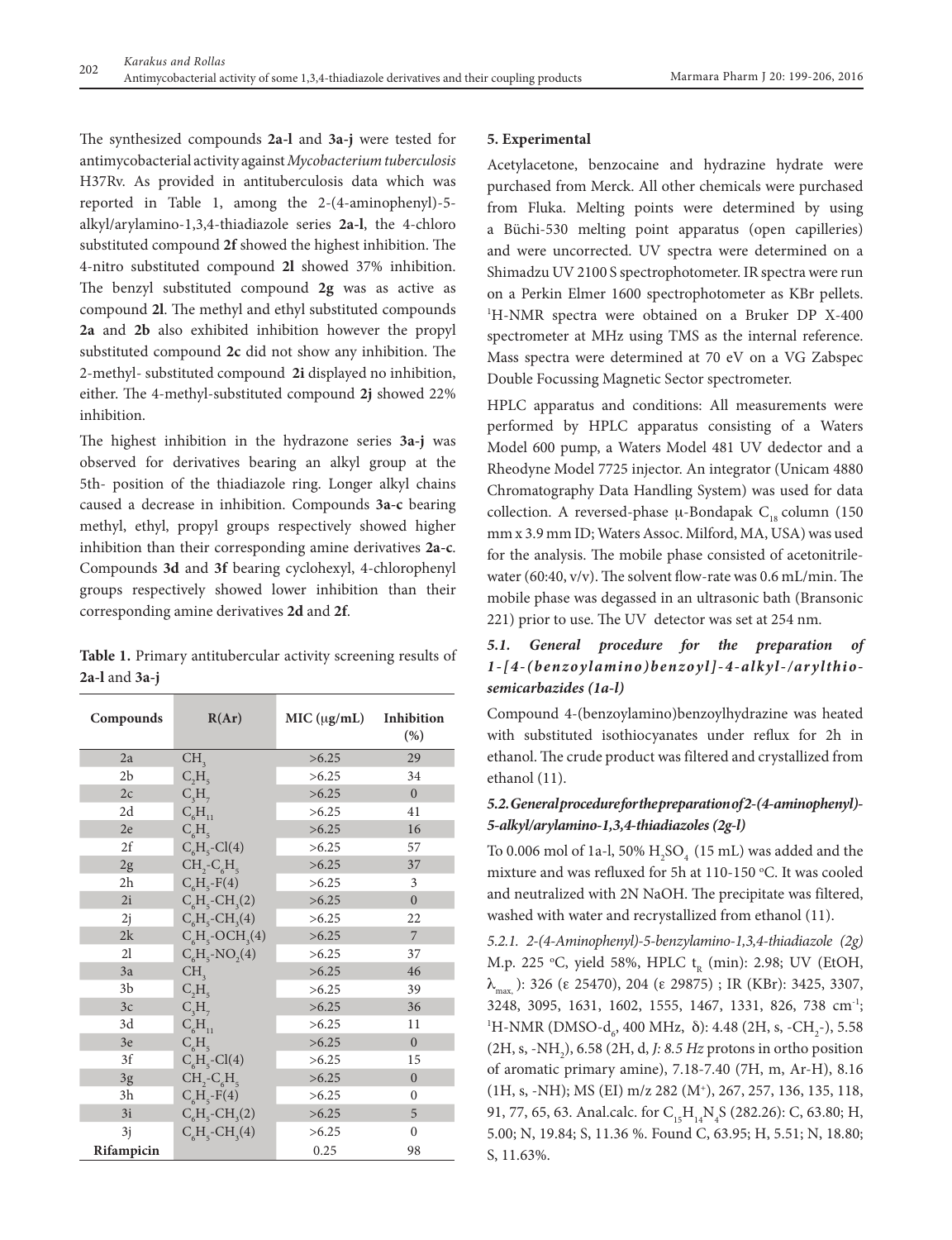# *5.2.2. 2-(4-Aminophenyl)-5-(4-fluorophenyl)amino-1,3,4 thiadiazole (2h)*

M.p. 193-195 °C; yield 63%; HPLC t<sub>r</sub> (min): 3.30; UV (EtOH,  $\lambda_{\text{max}}$ ): 339 (ε 3579), 231 (ε 1717), 216, (ε 2090); IR (KBr): 3412, 3319, 3248, 3037, 1624, 1602, 1572, 1502, 1467, 1308, 1214 cm-<sup>1</sup>; <sup>1</sup>H-NMR (DMSO-d<sub>6</sub>, 400 MHz, δ): 5.75 (2H, s, -NH<sub>2</sub>), 6.71 (2H, d, *J: 8.6 Hz* protons in ortho position of aromatic primary amine), 7.28 (2H, t, *J: 8.9 Hz* protons in ortho position of fluorine atom), 7.53 (2H, d, *J: 8.6 Hz* protons in meta position of aromatic primary amine), 7.67-7.76 (m, 2H, protons in meta position of fluorine atom), 10.43 (1H, s, -NH-). Anal.calc. for  $C_{14}H_{11}FN_{4}S$ , H<sub>2</sub>O (304.34): C, 55.25; H, 4.31; N, 18.41; S, 10.54 %. Found C, 55.42; H, 3.80; N, 18.45; S, 11.05%.

# *5.2.3. 2-(4-Aminophenyl)-5-(2-methylphenyl)amino-1,3,4 thiadiazole (2i)*

M.p. 183 °C; yield 57 %; HPLC  $t_R$  (min): 4.28; UV (EtOH,  $\lambda_{\text{max}}$ ): 335 (ε 24695), 205 (ε 30137); IR (KBr): 3436, 3354, 3225, 1636, 1608, 1590, 1531, 1496, 1461, 1331, 826, 750 cm<sup>-1</sup>; <sup>1</sup>H-NMR  $(400 \text{ MHz}, \text{DMSO-d}_c, \delta)$ : 2.33 (3H, s, -CH<sub>3</sub>), 3.10-4.20 (2H, s, -NH<sub>2</sub>), 6.73 (2H, d, *J: 8.4 Hz* protons in ortho position of aromatic primary amine), 7.10 (1H, t, *J: 7.5 Hz* proton in meta position of  $-CH_3$ ), 7.28 (1H, t, *J: 8.3 Hz* proton in para position of –CH3 ), 7.30 (1H, d, *J: 8.0 Hz* proton in meta position of –CH<sub>3</sub>), 7.60 (2H, d, *J: 8.0 Hz* protons in meta position of aromatic primary amine), 7.92 (1H, d, *J: 7.8 Hz* proton in ortho position of –CH<sub>3</sub>), 9.20-9.70 (s, -NH-); MS (EI) m/z 282 (M+), 263, 240, 210, 196, 165, 149, 105, 91, 77, 69, 57. Anal.calc. for  $C_{15}H_{14}N_4S$ . H<sub>2</sub>O (300.38): C, 59.98; H, 5.37; N, 18.65; S, 10.67 %. Found C, 60.86; H, 5.36; N, 18.09; S, 10.44%.

# *5.2.4. 2-(4-Aminophenyl)-5-(4-methylphenyl)amino-1,3,4 thiadiazole (2j)*

M.p. 217-218 °C; yield 56 %; HPLC  $t_{R}$  (min): 3.40; UV  $(EtOH, \lambda_{max})$ : 341 ( $\varepsilon$  35325), 259 ( $\varepsilon$  8866), 204 ( $\varepsilon$  37555) nm; IR (KBr): 3436, 3331, 3213, 2919, 1619, 1602, 1508, 1478, 1437, 1325, 820, 738 cm<sup>-1</sup>; <sup>1</sup>H-NMR (400 MHz, DMSO- $d_6$ ,  $\delta$ ): 2.42 (3H, s,–CH<sub>3</sub>), 5.61(2H, s, -NH<sub>2</sub>), 6.47 (2H, d, *J: 8.5 Hz* protons in ortho position of aromatic primary amine), 6.99 (2H, d, *J: 8.5 Hz* protons in meta position of  $-CH_3$ ), 7.23 (2H, d, *J*: 8.1 Hz protons in ortho position of  $-CH_3$ ), 7.39 (2H, d, *J*: *8.2 Hz* protons in meta position of aromatic primary amine), 13.84 (1H, s, -NH-); MS (EI) m/z 282 (M+), 280, 266, 249, 223, 209, 195, 164, 119, 118, 106, 91, 77, 65, 63. Anal.calc. for  $C_{15}H_{14}N_4S$ . ½ H<sub>2</sub>O (291.37): C, 61.83; H, 5.19; N, 19.23; S, 11.00%. Found C, 62.01; H, 5.13; N, 18.13; S, 11.23%.

## *5.2.5. 2-(4-Aminophenyl)-5-(4-methoxyphenyl)amino-1,3,4 thiadiazole (2k)*

M.p. 255-257 °C; yield 41 %; HPLC t<sub>r</sub> (min): 2.21; UV (EtOH,  $\lambda_{\text{max}}$ ): 337 (ε 33749), 205 (ε 39948) nm; IR (KBr): 3436, 3342, 3236, 3142, 2966, 2931, 1631, 1608, 1514, 1461, 1437, 1331, 1249, 1026, 832, 726 cm<sup>-1</sup>; <sup>1</sup>H-NMR (400 MHz, DMSO- $d_6$ , d): 3.87 (3H, s, -OCH3 ), 5.61 (2H, s, -NH2 ), 6.51 (2H, d, *J: 8.5 Hz* protons in ortho position of aromatic primary amine), 7.00 (2H, d, *J: 8.6 Hz* protons in ortho position of  $-CCH<sub>3</sub>$ ), 7.10 (2H, d, *J: 8.9 Hz* protons in meta position of  $-CCH<sub>3</sub>$ ), 7.27 (2H, d, *J: 8.9 Hz* protons in meta position of aromatic primary amine); MS (EI) m/z 298 (M+), 297, 282, 266, 225, 165, 133, 118, 106, 91, 78, 68. Anal.calc. for  $C_{15}H_{14}N_4O_2S$ . 1/2 H2 O (307.37): C, 58.61; H, 4.92; N, 18.23; S, 10.43%. Found C, 58.31; H, 4.45; N, 17.39; S, 10.62%.

*5.2.6. 2-(4-Aminophenyl)-5-(4-nitrophenyl)amino-1,3,4 thiadiazole (2ı)*

M.p. > 300 °C; yield 47 %; HPLC  $t_p$  (min): 3.28; UV (EtOH,  $\lambda_{\text{max}}$ ): 375 (ε 2890), 287 (ε 23222), 205 (ε 33319); IR (KBr): 3483, 3401, 3330, 3049, 1614, 1514, 1461, 1331, 838, 750 cm-1; 1 H-NMR (400 MHz, DMSO- $d_6$ ,  $\delta$ ): 5.83 (2H, s, -NH<sub>2</sub>), 6.69 (2H, d, *J: 8.6 Hz* protons in ortho position of aromatic primary amine), 7.58 (2H, d, *J: 8.6 Hz,* protons in meta position of  $-NO<sub>2</sub>$ ), 7.96 (2H, d, *J: 7.2 Hz* protons in meta position of aromatic primary amine), 8.33 (2H, d, *J: 7.3 Hz* protons in ortho position of  $-NO_2$ ), 11.02 (1H, s, -NH-). Anal.calc. for  $C_{14}H_{11}N_5O_2S$  (313.33): C, 53.66; H, 3.54; N, 22.35; S, 10.23 %. Found C, 53.25; H, 3.70; N, 22.28; S, 10.36%.

## *5.3. 2,3,4-Pentanetrione-3-[4-(5-alkyl/arylamino-1,3,4 thiadiazole-2-yl)phenyl]hydrazone ( 3a-j )*

To a cooled solution of compounds 2a-l (0.01 mol) in 2 ml of hydrochloric acid (37%), an ice-cold solution of 10 mL of sodium nitrite (10%) were added. The reaction mixture was then poured into the mixture of 1 mL of acetylacetone and 50 g of sodium acetate in ethanol (50%) by vigorous stirring. This mixture was allowed to stand in a refrigerator for 24 h. Precipitated solid was collected, washed with water, dried and washed with ethanol to give 3a-j (12).

# *5.3.1. 2,3,4-Pentanetrione-3-[4-(5-methylamino-1,3,4 thiadiazole-2-yl)phenyl]hydrazone (3a)*

M.p. 185-188 °C; yield 65 %; HPLC  $t_{R}$  (min): 5.05; UV (EtOH,  $\lambda_{\text{max}}$ ): 393 (ε 6116), 247 (ε 1586), 208 (ε 2135); IR (KBr): 3178, 1672, 1602, 1573, 1508, 1461, 1450, 1343, 1261, 844, 768 cm<sup>-1</sup>; <sup>1</sup>H-NMR (400 MHz, DMSO-d<sub>6</sub>, δ): 2.54 (3H, s, -CO<u>CH</u><sub>3</sub>), 2.64 (3H, s, -CO<u>CH</u><sub>3</sub>), 3.78 (3H, s, -NH-<u>CH<sub>3</sub>)</u>, 4.15 (1H, s, -NH-CH3 ), 7.54 (2H, d, *J: 8.5 Hz* protons in meta position of thiadiazole ring), 8.05 (2H, d, J: 8.5 Hz protons in ortho position of thiadiazole ring), 14.68 (s, =N-NH-), MS (EI) m/z 317 (M+), 247, 205, 132, 118, 104, 88, 63.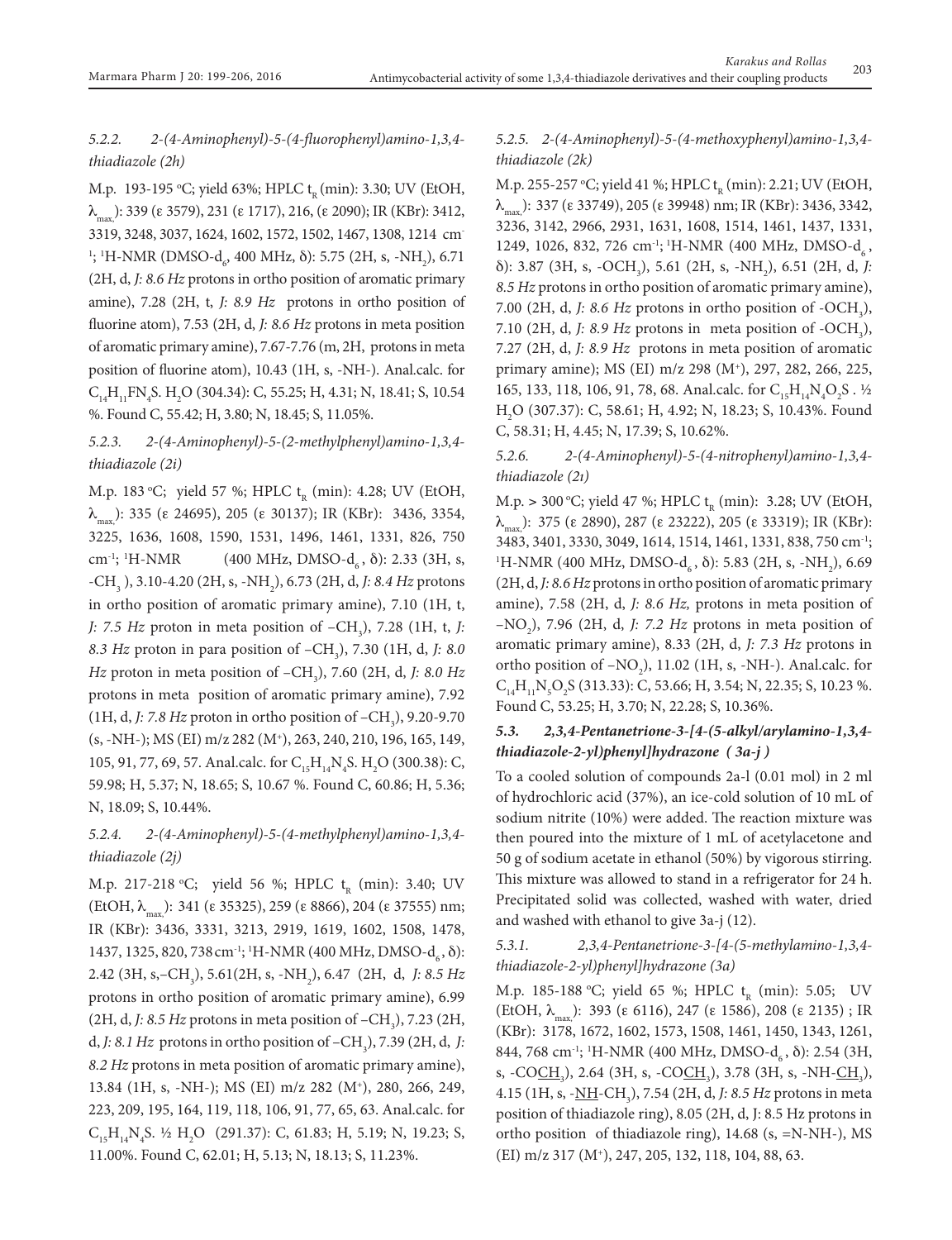## *5.3.2. 2,3,4-Pentanetrione-3-[4-(5-ethylamino-1,3,4 thiadiazole-2-yl)phenyl]hydrazone (3b)*

M.p. 178-180 °C; yield 63 %; HPLC  $t_{R}$  (min): 10.76; UV (EtOH,  $\lambda_{\text{max}}$ ): 398 (ε 2485), 252 (ε 397), 208 (ε 563); IR (KBr): 2978, 2931, 1678, 1637, 1602, 1578, 1508, 1472, 1355, 1267, 850, 750 cm<sup>-1</sup>; <sup>1</sup>H-NMR (400 MHz, CDCI<sub>3</sub>, δ): 1.22-1.75 (3H, 2t,  $-CH_2$ - $CH_3$ ), 2.54 (3H, s,  $-COCH_3$ ), 2.64 (3H, s, -CO<u>CH</u><sub>3</sub>), 4.33-5.20 (2H, 2q, -NH-<u>CH<sub>2</sub></u>-), 7.53 (2H, d, *J: 8.7 Hz* protons in meta position of thiadiazole ring), 8.04 (2H, t, *J: 8.6 Hz* protons in ortho position of thiadiazole ring), 14.69 (1H, s, =N-NH-); MS (EI) m/z 331 (M+), 249, 248, 247, 220, 219, 150, 149, 118, 92, 69, 63, 43.

## *5.3.3. 2,3,4-Pentanetrione-3-[4-(5-propylamino-1,3,4 thiadiazole-2-yl)phenyl]hydrazone (3c)*

M.p. 166-168 °C; yield 65 %; HPLC  $t_{R}$  (min): 10.70; UV (EtOH,  $\lambda_{\text{max}}$ ): 395 (ε 23873), 286 (ε 4491), 247 (ε 7101); IR (KBr) 3619-3353, 3049, 2962-2923, 2865, 1676, 1600, 1581, 1524, 1505, 1429, 822, 733 cm-1; 1 H-NMR (400 MHz, CDCI<sub>3</sub>,  $\delta$ ): 0.91-1.09 (3H, 2t, -CH<sub>2</sub>-CH<sub>2</sub>-CH<sub>3</sub>), 1.64-2.19 (2H, 2m, -CH<sub>2</sub>-CH<sub>2</sub>-CH<sub>3</sub>), 2.54 (3H, s, -CO<u>CH<sub>3</sub>)</u>, 2.64 (3H, s, -CO<u>CH</u><sub>3</sub>), 4.23-5.08 (2H, 2t, -<u>CH<sub>2</sub></u>-CH<sub>2</sub>-CH<sub>3</sub>), 7.54 (d, 2H, *J: 8.5 Hz* protons in meta position of thiadiazole ring), 8.05 (2H, t, *J: 8.5 Hz* protons in ortho position of thiadiazole ring), 14.69 (s, =N-NH-), MS (EI) m/z 345 (M+), 303, 247, 234, 233, 191, 141, 136, 135, 118, 116, 115, 103, 77, 73.

# *5.3.4. 2,3,4-Pentanetrione-3-[4-(5-cyclohexylamino-1,3,4 thiadiazole-2-yl)phenyl]hydrazone (3d)*

M.p. 223 °C; yield 55 %; HPLC  $t_{R}$  (min): 6.11; UV (EtOH,  $\lambda_{\text{max}}$ ): 404 (ε 43475), 298 (ε 14563), 202 (ε 23001); IR (KBr): 3166, 3060, 2919, 2837, 1666, 1590, 1525, 1461, 1273, 844, 750 cm<sup>-1</sup>; <sup>1</sup>H-NMR (400 MHz, CDCI<sub>3</sub>, δ): 1.00-2.23 (10H, m, cyclohexyl -CH<sub>2</sub>-), 2.51 (3H, s, -CO<u>CH<sub>3</sub></u>), 2.62 (3H, s, CO<u>CH</u><sub>3</sub>), 3.74 (1H, s, cyclohexyl –CH-), 5.39 (1H, s, -NH-), 7.45 (2H, d, *J: 8.3 Hz* protons in meta position of thiadiazole ring), 7.84 (2H, d, *J: 8.0 Hz* proton in ortho position of thiadiazole ring), 14.72 (s,  $=N-\underline{NH}$ -). Anal.calc. for  $C_{19}H_{23}N_5O_2S$ . ½ H<sub>2</sub>O (394.49): C, 57.85; H, 6.13; N, 17.75; S, 8.13 %. Found C, 58.12; H, 5.95; N, 17.30; S, 8.24%.

# *5.3.5. 2,3,4-Pentanetrione-3-[4-(5-phenylamino-1,3,4 thiadiazole-2-yl)phenyl]hydrazone (3e)*

M.p. 273 °C; yield 69 %; HPLC  $t_{R}$  (min): 6.56; UV (EtOH,  $\lambda_{\text{max}}$ ): 405 (ε 41946), 309 (ε 16109), 247 (ε 16592), 203 (ε 33564). IR (KBr): 3243, 3194, 3077, 1673, 1567, 1503, 1442, 1260, 836, 750 cm<sup>-1</sup>; <sup>1</sup>H-NMR (400 MHz, DMSO- $d_6$ ,  $\delta$ ): 2.57  $(6H, s, -COCH<sub>3</sub>), 7.09-7.93$  (10H, m, Ar-H and –NH-), 13.81 (s, =N-NH-); MS (EI) m/z 379 (M+), 303, 273, 246, 230, 191, 157, 136, 135, 108, 90, 83, 67. Anal.calc. for  $C_{19}H_{17}N_5O_2S$ . 3/2

H2 O (406.46): C, 56.14; H, 4.96; N, 17.23; S, 7.89 %. Found C, 56.51; H, 4.53; N, 16.13; S, 8.03%.

*5.3.6. 2,3,4-Pentanetrione-3-[4-[5(4-chlorophenyl)amino-1,3,4-thiadiazole-2-yl)phenyl]hydrazone (3f)*

M.p. 206-209 °C; yield 84 %; HPLC  $t_{n}$  (min): 7.35; UV (EtOH,  $\lambda_{\text{max}}$ ): 376 (ε 29838), 204 (ε 35632); IR (KBr): 3084, 2990, 1689, 1525, 1490, 1437, 1261, 1085, 838, 750 cm-1; 1 H-NMR  $(400 \text{ MHz}, \text{CDCI}_3, \delta)$ : 2.47 (3H, s, -COCH<sub>3</sub>), 2.60 (3H, s,  $-COCH_3$ ), 7.18-7.51 (9H, m, Ar-H and  $-NH$ -), 14.62 (1H, s, =N-<u>NH</u>-); MS (CI) m/z 442 (M+C<sub>2</sub>H<sub>5</sub>)<sup>+</sup>, 414, 373, 331, 230, 153, 114. Anal.calc. for  $C_{19}H_{16}C/N_5O_2S$  (413.88): C, 55.14; H, 3.90; N, 16.92; S, 7.75 %. Found C, 54.94; H, 3.55; N, 17.00; S, 8.05%.

# *5.3.7. 2,3,4-Pentanetrione-3-[4-(5-benzylamino-1,3,4 thiadiazole-2-yl)phenyl]hydrazone (3g)*

M.p. 205 °C; yield 75 %; HPLC  $t_p$  (min): 5.90; UV (EtOH,  $\lambda_{\text{max}}$ ): 400 (ε 5784), 298 (ε 1967), 252 (ε 1298), 210 (ε 1770); IR (KBr): 3331, 3201, 3002, 1672, 1637, 1537, 1508, 1420, 1296, 826, 767 cm<sup>-1</sup>; <sup>1</sup>H-NMR (400 MHz, DMSO- $d_6$ ,  $\delta$ ): 2.52 (6H, s, -COCH<sub>3</sub>), 4.61 (2H, d, *J: 5.8 Hz*, -CH<sub>2</sub>-), 7.29-7.47 (5H, m, -CH<sub>2</sub>-C<sub>6</sub>H<sub>2</sub>), 7.65 (2H, d, J*: 8.7 Hz* protons in meta position of thiadiazole ring), 7.88 (2H, d, *J: 8.8Hz* protons in ortho position of thiadiazole ring), 8.52 (1H, t, -NH-), 13.90  $(s, =N-NH-)$ ; MS (EI) m/z 393(M<sup>+</sup>), 384, 356, 346, 281, 258, 250, 223, 161, 139, 133, 125, 122, 105, 91, 79, 77, 65, 57, 43. Anal.calc. for  $C_{20}H_{19}N_5O_2S$  (393.46): C, 61.05; H, 4.87; N, 17.80; S, 8.15%. Found C, 61.41; H, 4.04; N, 16.83; S, 7.88%.

# *5.3.8. 2,3,4-Pentanetrione-3-[4-[5(4-fluorophenyl)amino-1,3,4-thiadiazole-2-yl)phenyl]hydrazone (3h)*

M.p. 165-168 °C; yield 52 %; HPLC  $t_{R}$  (min): 5.31; UV (EtOH,  $\lambda_{\text{max}}$ ): 372 (ε 32193), 250 (ε 15580), 214 (ε 13195); IR (KBr): 3084, 2998, 2974, 1674, 1606, 1594, 1576, 1478, 1263, 1166, 763 cm<sup>-1</sup>; <sup>1</sup>H-NMR (400 MHz, DMSO-d<sub>6</sub>, δ): 2.49 (3H, s, -COCH<sub>3</sub>), 2.53 (3H, s, -COCH<sub>3</sub>), 7.30-7.77 (8H, m, Ar-H), 8.89 (s, -NH-), 13.81 (1H, s, =N-NH-); MS (EI) m/z 397(M+), 366, 365, 322, 266, 254, 253, 226, 197, 184, 170, 136, 122, 118, 109, 95, 82, 75, 70, 69. Anal.calc. for  $C_{19}H_{16}FN_5O_2S$  (397.43): C, 57.42; H, 4.06; N, 17.62; S, 8.07%. Found C, 58.36; H, 3.51; N, 16.94; S, 8.68%.

# *5.3.9. 2,3,4-Pentanetrione-3-[4-[5(2-methylphenyl)amino-1,3,4-thiadiazole-2-yl)phenylhydrazone (3i)*

M.p. 217-219 °C; yield 59 %; HPLC  $t_{R}$  (min): 7.55; UV (EtOH,  $\lambda_{\text{max}}$ ): 397 (ε 18314), 247 (ε 6832), 213 (ε 8084) nm; IR (KBr): 3530-3331, 3178, 2919, 1666, 1631, 1584, 1555, 1508, 1461, 1431, 1372, 1296, 785, 750 cm<sup>-1</sup>; <sup>1</sup>H-NMR (400 MHz, CDCI<sub>3</sub> ,  $\delta$ ): 2.27 (s, Ar-CH<sub>3</sub>), 2.41 (s, -CO<u>CH<sub>3</sub>)</u>, 2.52 (s, -CO<u>CH<sub>3</sub>)</u>, 7.11-7.82 (9H, m, Ar-H and –NH-), 14.30-14.75 (1H, =N-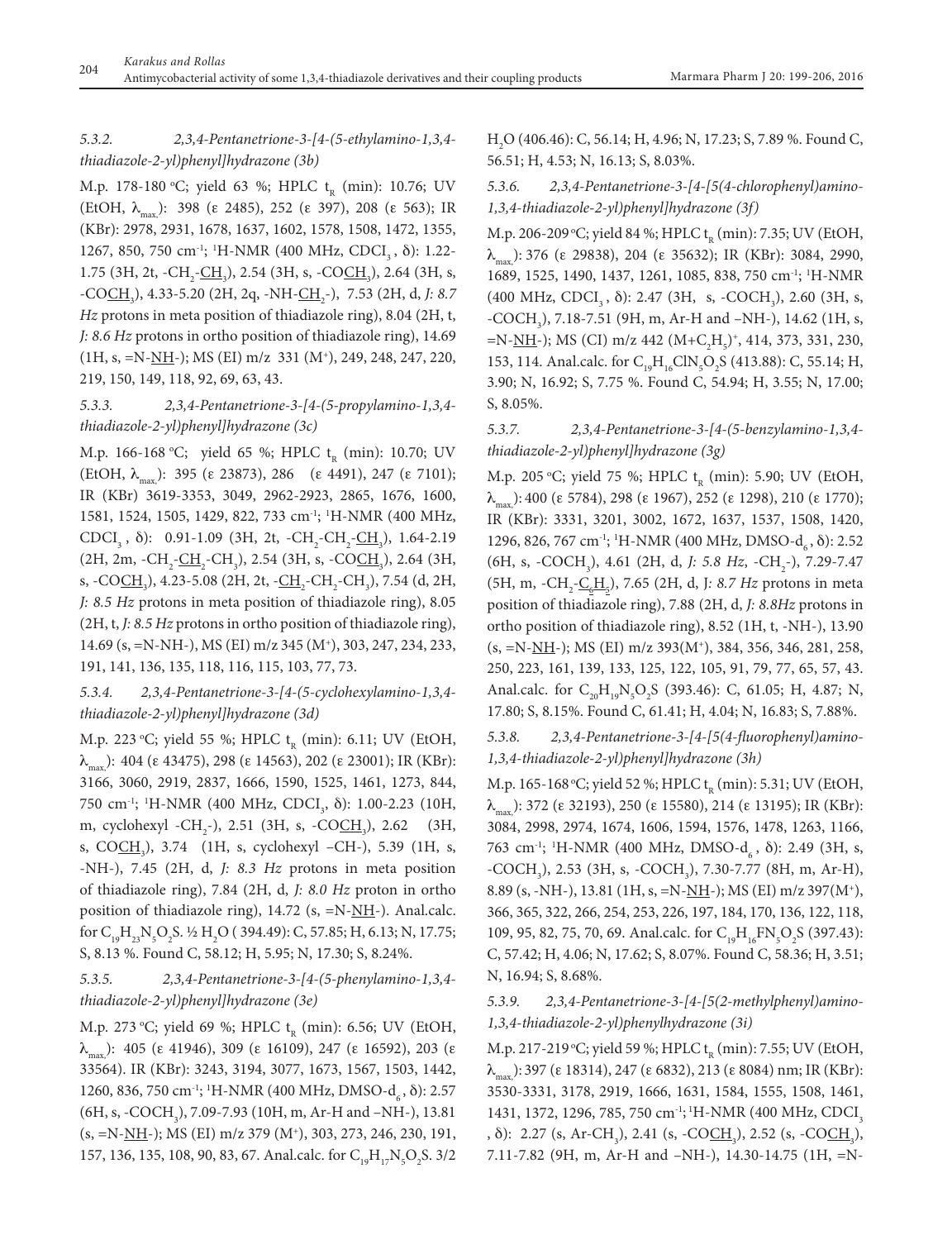NH-); MS (EI) m/z 393(M<sup>+</sup>), 367, 356, 283, 282, 281, 250, 123, 118, 105, 91, 78, 77, 65, 59, 51, 45. Anal.calc. for  $C_{20}H_{19}N_{5}O_{2}S$ . 1/2 H<sub>2</sub>O (402.47): C, 59.68; H, 5.01; N, 17.40; S, 7.97%. Found C, 59.59; H, 4.91; N, 16.74; S, 8.01%.

# *5.3.10. 2,3,4-Pentanetrione-3-[4-[5(4-methylphenyl)amino-1,3,4-thiadiazole-2-yl)phenyl]hydrazone (3j)*

M.p. 242-244 °C; yield 63 %; HPLC  $t_{n}$  (min): 6.06; UV (EtOH,  $\lambda_{\text{max}}$ ): 373 (ε 53512), 253 (ε 2676), 211 (ε 2400); IR (KBr): 3084, 2919, 1684, 1649, 1578, 1508, 1437, 1355, 1302, 838, 750 cm-1; 1 H-NMR (400 MHz, DMSO- d6 , d): 2.42-2.46 (CH<sub>3</sub> protons were over shadow by DMSO peak), 6.46-8.07 (9H, m, Ar-H and N-H), 13.02-14.46 (d and broad singlet ,=N-NH-); MS (EI) m/z 393(M+), 295, 281, 282, 267, 265, 164,

**Bazı 2-(4-aminofenil)-5-sübstitüe amino-1,3,4-tiyadiazol türevlerinin ve kenetlenme ürünlerinin sentezi ve antimikobakterial etkileri**

### **ÖZ**

Bu çalışmada, çeşitli 2-(4-aminofenil)-5-sübstitüe amino-1,3,4-tiyadiazoller (**2a-l**) ile onun kenetlenme ürünleri 2,3,4-pentantrion-3-[4-(5-alkil/arilamino-1,3,4-tiyadiazol-2-il)fenil]hidrazonlar (**3a-j**) yüksek verimlerle sentezlendi ve

#### **References**

- 1. 2015 World Health Organization (WHO) Global Tuberculosis Report; http://www.who.int/tb/publications/global\_report/ gtbr15\_main\_text.pdf
- 2. Hasan R. Drug resistant tuberculosis: Challenges of urbanization. Int J Mycobacteriol 2014; 3: 79–81.
- 3. Matteelli A, Roggi A, Carvalho AC. Extensively drug-resistant tuberculosis: epidemiology and management. Clin Epidemiol 2014; 6: 111-8.
- 4. Brigden G, Hewison C, Varaine F. New developments in the treatment of drug-resistant tuberculosis: clinical utility of bedaquiline and delamanid. Infect Drug Resist 2015; 30: 367- 78.
- 5. Wong EB, Cohen KA, Bishai WR. Rising to the challenge: new therapies for tuberculosis. Trends Microbiol 2013; 21: 493- 501.
- 6. Poce G, Cocozza M, Consalvi S, Biava M. SAR analysis of new anti-TB drugs currently in pre-clinical and clinical development. Eur J Med Chem 2014; 86: 335-51.
- 7. Foroumadi A, Mirzaei M, Shafiee A. Antituberculosis agents II. Evaluation of in vitro antituberculosis activity and cytotoxicity of some 2-(1-methyl-5-nitro-2-imidazolyl)-1,3,4 thiadiazole derivatives. Farmaco 2001;56:621-3.
- 8. Foroumadi A, Kargar Z, Sakhteman A, Sharifzadeh Z, Feyzmohammadi R, Kazemi M, Shafiee A**.** Synthesis and

163, 149, 132, 118, 107, 91, 64. Anal.calc. for  $C_{20}H_{19}N_{5}O_{2}S$ (393.46): C, 61.05; H, 4.87; N, 17.80; S, 8.15 %. Found C, 60.28; H, 4.59; N, 16.92; S, 8.57%.

#### **Acknowledgements**

The authors are very grateful to the staft members of the Tuberculosis Antimicrobial Acquisition and Coordinating Facility (TAACF) for the *in vitro* evaluation of antimycobacterial activity using *M. tuberculosis* H37Rv. This work was supported by the Scientic Research Projects Commission of Marmara University. Project Number: SAG-65/1998.

bileşiklerin yapıları UV, IR, 1 H-NMR, kütle spektroskopisi ve elementel analiz yöntemleri kullanılarak aydınlatıldı. Bileşiklerin, *in vitro Mycobacterium tuberculosis* H37Rv suşuna karşı antimikobakteriyel etkileri BACTEC 460 Radyometrik Sistemi kullanılarak 6.25 μg/mL derişimde değerlendirildi. 2-(4-Aminofenil)-5-(4-klorofenil)amino-1,3,4-tiyadiazol (**2f**) bileşiğinin en yüksek inhibisyon gösterdiği tespit edildi.

**Anahtar kelimeler:** 1,3,4-tiyadiazol, kenetlenme ürünleri, antimikobakteriyel etki

antimycobacterial activity of some alkyl [5-(nitroaryl)-1,3,4 thiadiazol-2-ylthio]propionates. Bioorg Med Chem 2006; 16: 1164-7.

- 9. Ramprasad J, Nayak N, Dalimba U. Design of new phenothiazine-thiadiazole hybrids via molecular hybridization approach for the development of potent antitubercular agents. Eur J Med Chem 2015; 106: 75-84.
- 10. Rollas S, Karakuş, S, Durgun B B, Kiraz M, Erdeniz H. Synthesis and antimicrobial activity of some 1,4-disubstituted thiosemicarbazide and 2,5-disubstituted 1,3,4-thiadiazole derivatives. Farmaco 1996; 51: 811-4.
- 11. Karakuş S, Rollas S. Synthesis and antituberculosis activity of new N-phenyl-N'-[4-(5-alkyl/arylamino-1,3,4-thiadiazole-2 yl)phenyl]thioureas. Farmaco 2002; 57: 577-81.
- 12. Pabuççuoğlu MV, Rollas S. Synthesis and characterization of the coupling products of some diazonium salts with acetylacetone. J Fac Pharm Istanbul 1991; 7: 39-49.
- 13. Rollas S. Reductive cleavage of azo compounds with hydrazine hydrate and some new 1,3,4-thiadiazoles derivatives. J Pharm Univ Mar 1985; 1: 59-68.
- 14. Özger Y, Rollas S. Reductive cleavage of azo compounds with hydrazine and some 1,3,4-thiadiazole derivatives III.J Pharm Univ Mar 1988; 5: 133-41.
- 15. Inderland CB. In: V. Lorion (Ed.), Antibiotics in Laboratory Medicine, 2nd ed., Williams & Wilkins, Baltimore, 1986, p.181–92.